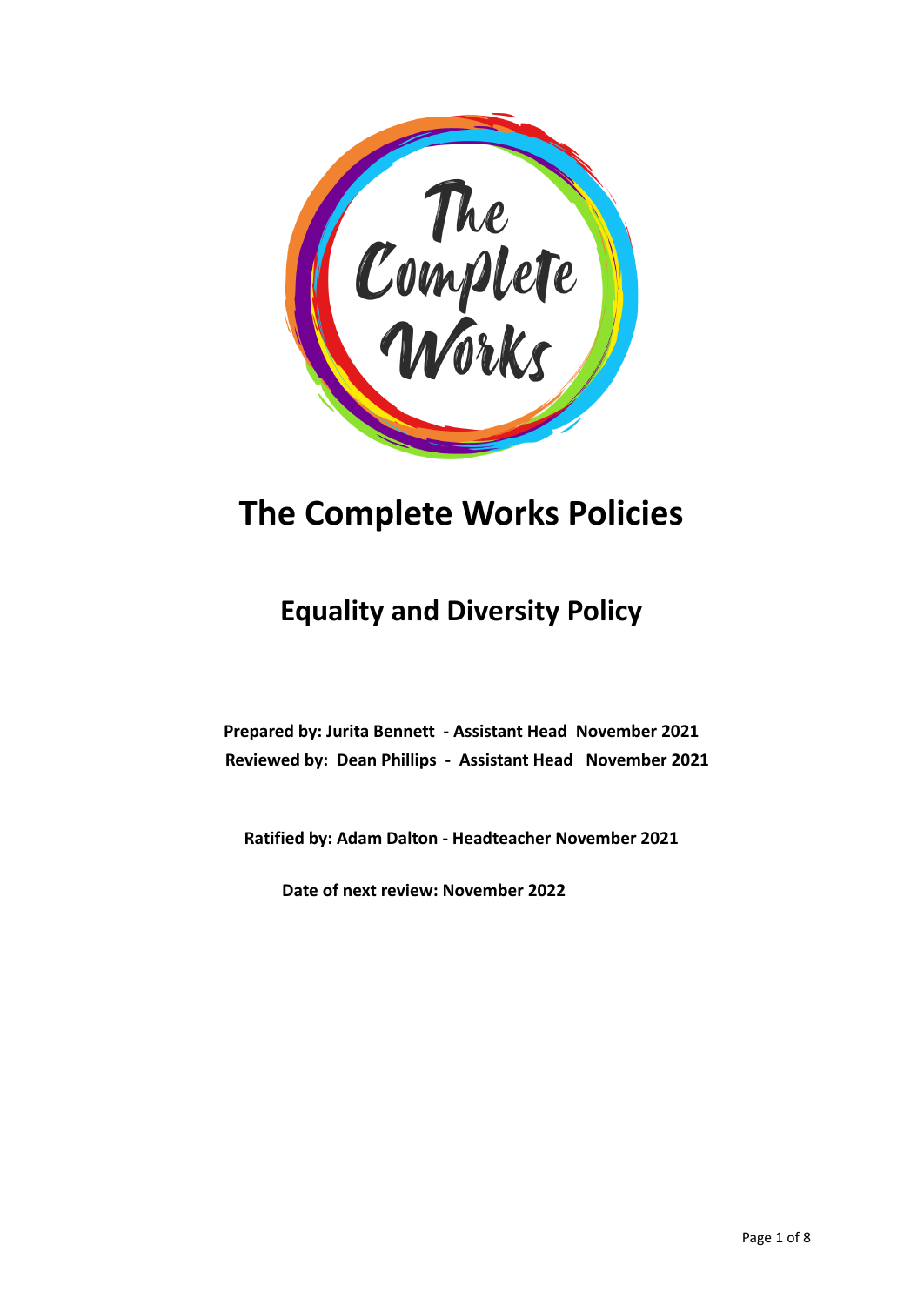

| 1. Our Vision                                     | 2 |
|---------------------------------------------------|---|
| 2. Procedures and responsibilities                | 3 |
| 2.1 The Senior Leadership Team Responsibilities   | 3 |
| 2.2 All Staff Responsibilities                    | 4 |
| 3. Specific actions                               | 4 |
| 3.1 Staff                                         | 4 |
| 3.2 Students                                      | 5 |
| 3.3 Parents/Carers and Visitors or Contract Staff | 5 |
| 4. Breaches of the Policy                         | 6 |
| 5. Diversity and Inclusion Committee              | 6 |
| 6. Appendix                                       | 6 |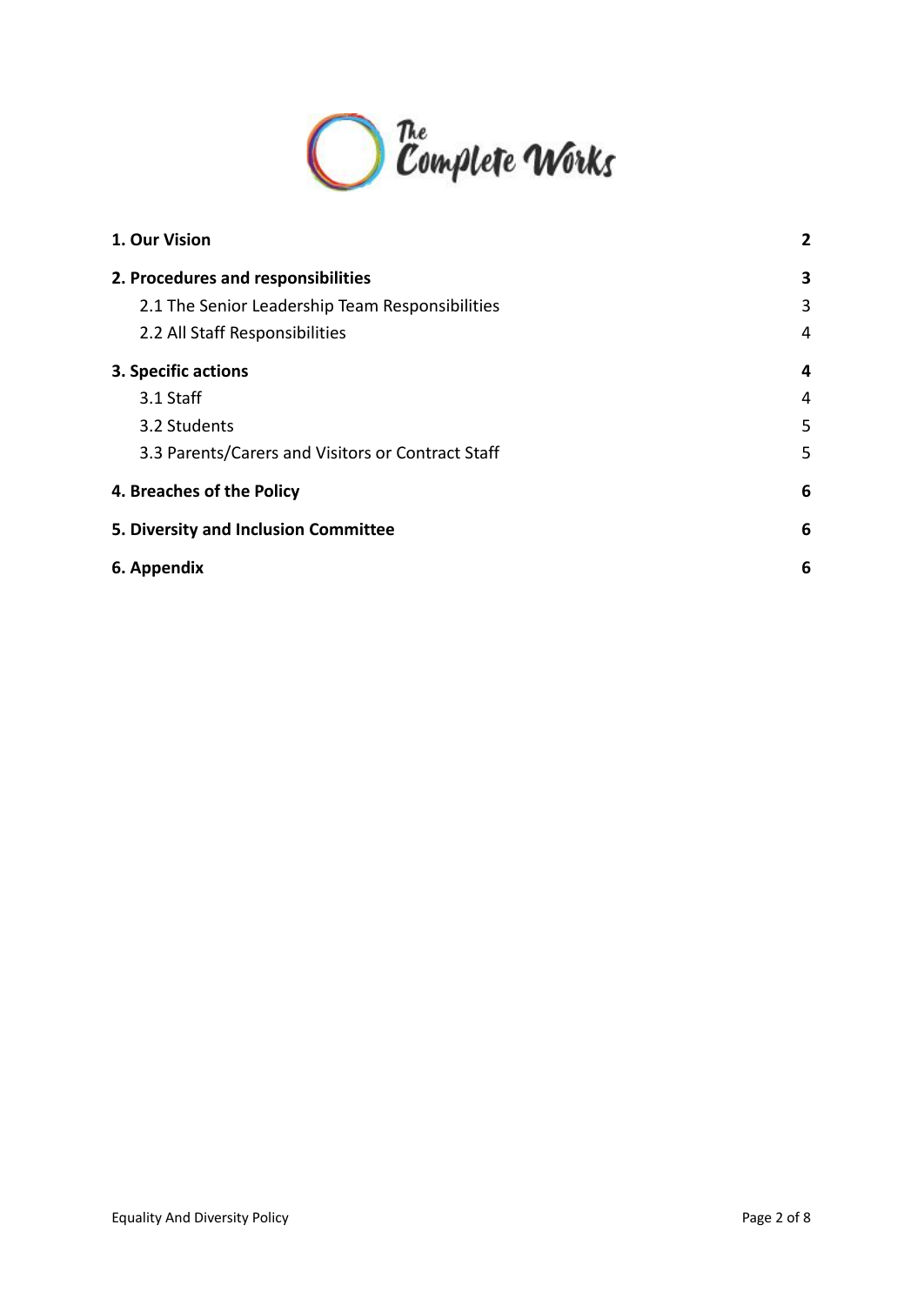

# <span id="page-2-0"></span>**1. Our Vision**

To create a fair and just school community, that promotes social inclusion, community cohesion and equality, that respects diversity and which challenges and acts upon discrimination and inequality including bullying.

# **The Policy**

This document forms the overarching policy governing good equality and diversity practice at TCW. We will assess our current school practices on a regular basis and implement all necessary resulting actions in relation to:

- age
- disability
- gender
- gender identity
- marriage or civil partnership
- pregnancy
- race and nationality
- religion or belief
- sexual orientation

We believe that all students, employees and other people who we work with should be treated with dignity and respect at all times and we will not tolerate bullying, harassment or victimisation of any groups or individuals.

We recognise that monitoring and evaluation of equality is essential to ensure students and staff are not being disadvantaged, and that monitoring leads to action planning for positive change.

In order to implement our vision and values we aim to:

- provide a secure environment in which all our children can flourish and achieve all five outcomes of 'Every Child Matters' (be healthy, stay safe, enjoy and achieve, make a positive contribution, and enjoy economic well-being);
- provide a learning environment where all individuals see themselves reflected and feel a sense of belonging;
- prepare children for life in a diverse society in which children are able to see their place in the local, regional, national and international community;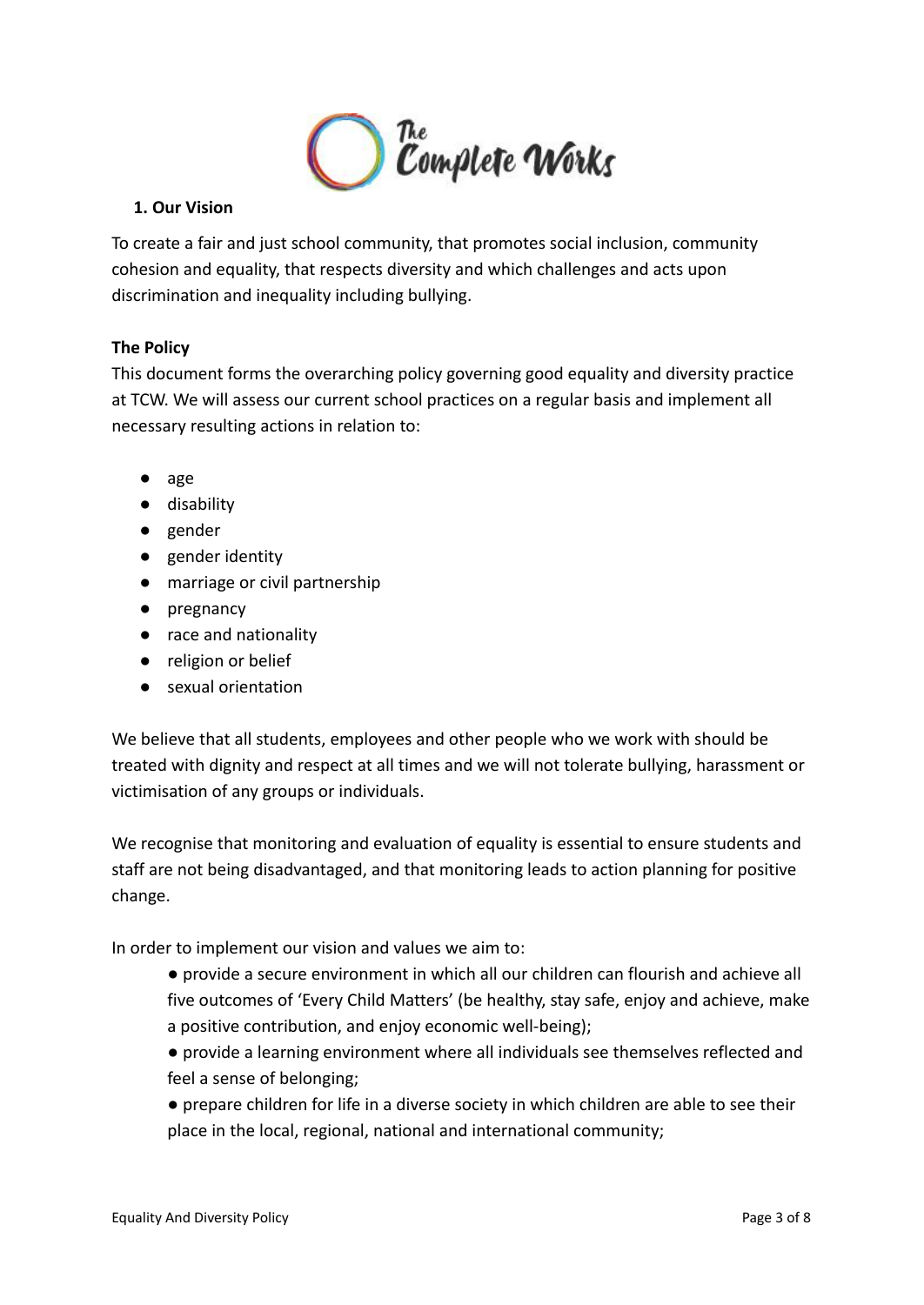

● provide positive non-stereotyping information about different groups of people regardless of age, disability, gender, gender identity, marriage or civil partnership, pregnancy, race and nationality, religion or belief or sexual orientation.

- plan systematically to improve our understanding and promotion of diversity;
- actively challenge discrimination and disadvantage.

We take all experiences of bullying and hurtful behaviour resulting from bullying such as racism seriously. We invite all our students in particular to talk to us about bullying, where it happens, who is doing it, and what it involves. Please see our anti-bullying policy for further information.

TCW commit to:

- being a learning organisation which recognises the contribution of all students, staff, parents and other partners and which is supportive, fair, just and free from discrimination
- continue to develop preventative measures to deal with discrimination including promoting human rights and equality through the PSHE Curriculum
- involve stakeholders in the development, review, evaluation, and impact assessment of all relevant improvement plans, policies and procedures
- collect and analyse data to ensure all groups are progressing well and no group is subject to disadvantage
- use all available information to set suitable learning challenges for all, respond to pupils' diverse needs and overcome any potential barriers to learning
- ensure that the wider school curriculum makes explicit and implicit provision to promote and celebrate diversity
- have high expectations of behaviour which demonstrates respect to others.

Detailed implementation, responsibilities and the legal framework for this policy are described in the procedures and appendix which follow.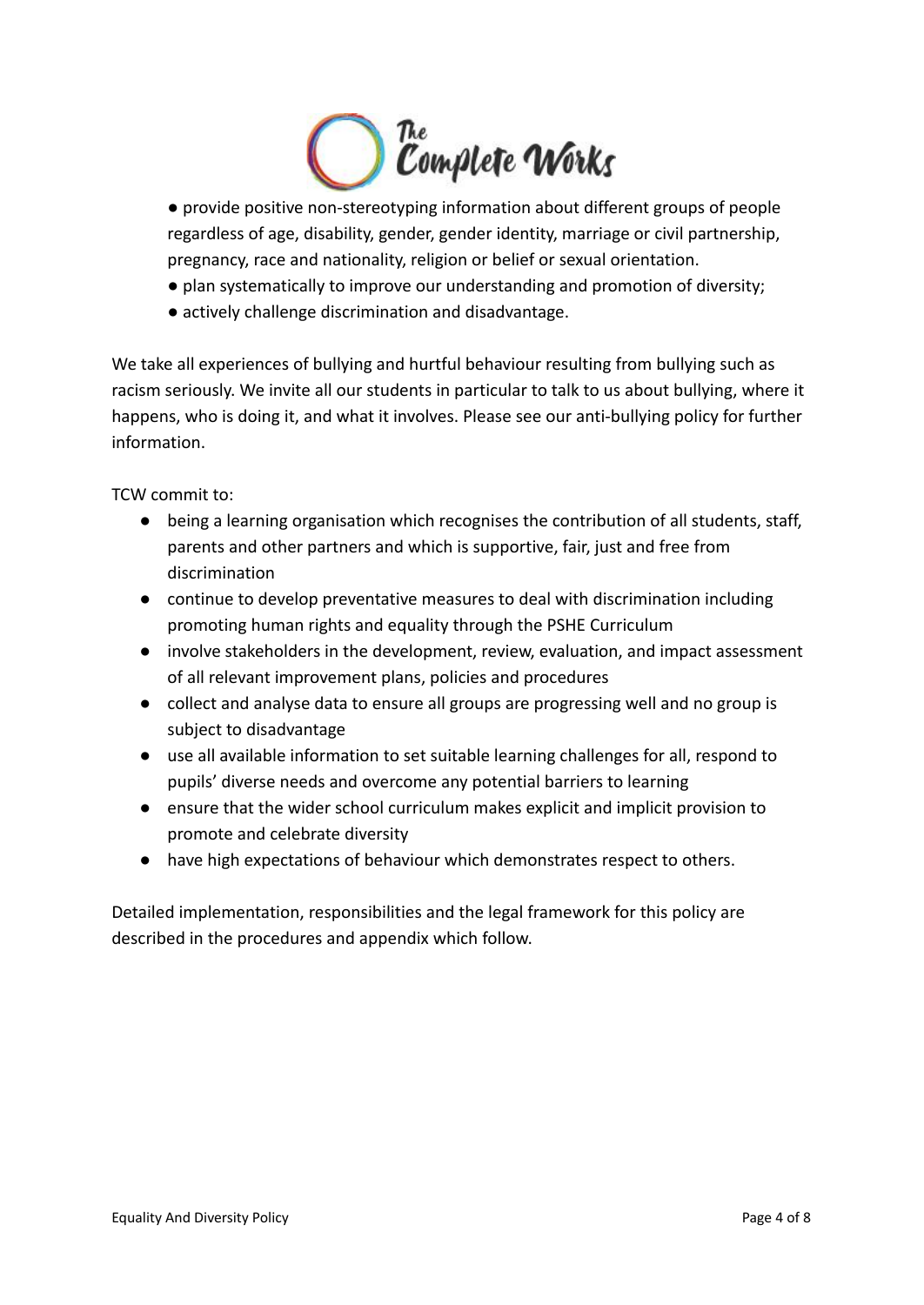

#### <span id="page-4-0"></span>**2. Procedures and responsibilities**

# <span id="page-4-1"></span>2.1 The Senior Leadership Team Responsibilities

#### *SLT are responsible for:*

- A. Ensuring that the school complies with equality legislation;
- B. Meeting requirements to publish equality schemes;
- C. Scrutinizing the recording and reporting procedures at least annually;
- D. Following the approved admissions policy, which is fair and equitable in its treatment of all groups;
- E. Monitoring attendance and take appropriate action where necessary;
- F. Applying equal opportunities in staff recruitment and professional development
- G. Providing information in appropriate, accessible formats;
- H. Being involved in dealing with serious breaches of the policy.
- I. Implementing the policy and its strategies and procedures;
- J. Being proactive in recruiting high-quality applicants from under-represented groups.
- K. Ensuring that all staff receives appropriate and relevant continuous professional development;
- L. Actively challenging and taking appropriate action in any cases of discriminatory practice;
- M. Dealing with any reported incidents of harassment or bullying in line with LA guidance;
- N. Ensuring that all visitors and contractors are aware of, and comply with, the school's equality and diversity policy;
- O. Producing a report on progress for the trustees annually.

#### <span id="page-4-2"></span>2.2 All Staff Responsibilities

*All staff both teaching and non-teaching are responsible for:*

- A. Being vigilant in all areas of the school for any type of harassment and bullying;
- B. Dealing effectively with all incidents from overt name-calling to the more subtle forms of victimisation caused by perceived differences;
- C. Identifying and challenging bias and stereotyping within the curriculum and in the school's culture;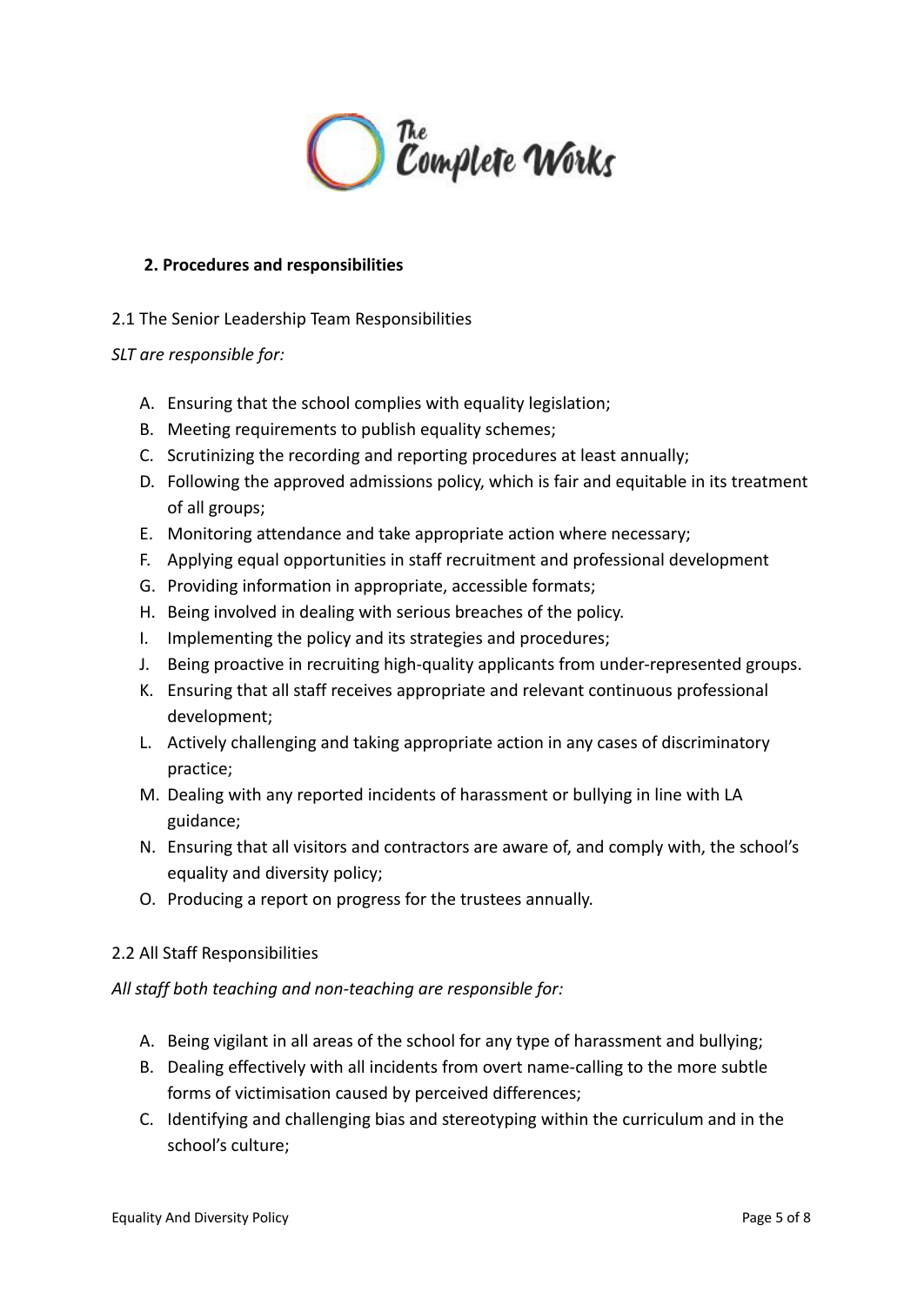

- D. Promoting equality and good relations and not discriminate on grounds of race, gender, religion, age and sexual orientation;
- E. Promoting an inclusive curriculum and whole school ethos which reflects our diverse society;
- F. Keeping up to date with equality legislation, development and issues by attending relevant training and accessing information from appropriate sources.
- G. Reporting any incidents using the school's MyConcern reporting system and monitoring these accordingly.

# <span id="page-5-0"></span>**3. Specific actions**

# <span id="page-5-1"></span>3.1 Staff

Staff will treat each other and all students with respect.

- A. Staff will examine the ideas and images in books and other resources and will challenge negative images and give all students positive images.
- B. Policies on display in the school will reflect it's multi-racial population.
- C. Attendance at in-service training courses on equal opportunities will be encouraged.
- D. Staff will make every effort to understand the origins and nature of racism and sexism and to recognise their own prejudice where it exists.
- E. The school values the fact that many students are bilingual and will encourage the teaching and/or use of community languages.
- F. Positive links will be developed with the homes of students and communities from which our students come
- G. Preventing and dealing with discriminatory behaviour, abuse, bullying and intimidation is the responsibility of all staff.
- H. Appointment and promotion of staff will be made and monitored in accordance with the school's Recruitment policy.
- I. Infringement of the policy will be seen as a disciplinary issue and will be dealt with according to the staff disciplinary procedures as specified in the staff handbook.

# <span id="page-5-2"></span>3.2 Students

- A. All students are valued for themselves and can expect to have their culture and language treated positively and with respect.
- B. Students will be given the opportunity in the classroom to discuss and to identify and understand racism, sexism and other forms of prejudice.
- C. If students feel they have been racially abused or bullied they should report the matter immediately to any member of staff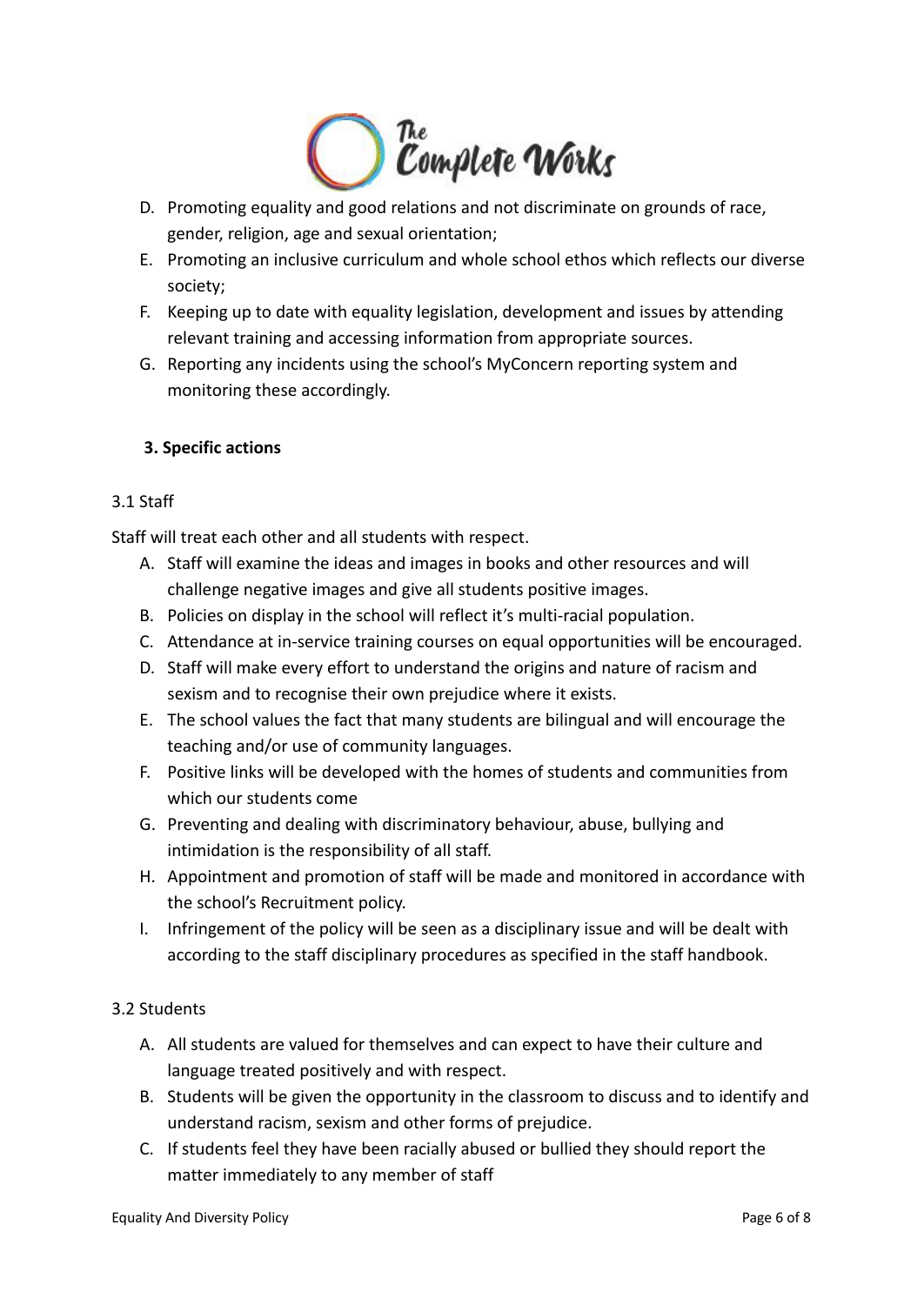

- D. All students can expect to be listened to and have their complaints investigated. If a student feels that their complaint has not been properly dealt with they may take the matter to the Headteacher.
- E. Students who have suffered racist or sexist behaviour, abuse, bullying or intimidation will be supported by the school. Anyone who has committed such offences will be dealt with in accordance to our Behaviour Policy
- F. All students should treat each other and staff with respect.

# <span id="page-6-0"></span>3.3 Parents/Carers and Visitors or Contract Staff

- A. Parents/Carers are very important to the school and in particular they have much to contribute to our equal opportunities policies; their views are welcome and valued at all times. We ask that all Parents/Carers fully support the school's Equal Opportunities policy.
- B. The school will discuss with parents/carers any incidents of racist or sexist abuse or bullying in which their child has been involved.
- C. If parents/carers are aware of incidents of racism, sexism or bullying then they should contact the school.
- D. Any visitors or contract staff visiting or working at the school who become aware of any incidents of racism or sexism should report them to the Headteacher or one of the senior staff. They should also abide by the code of conduct established by the school in relation to equal opportunities and racial equality.

# <span id="page-6-1"></span>**4. Breaches of the Policy**

All contraventions of this policy will be treated as disciplinary matters and will be rigorously followed up using the appropriate procedures and reported to the Headteacher/Trustees and LA as required.

# <span id="page-6-2"></span>**5. Diversity and Inclusion Committee**

The TCW Diversity and Inclusion Committee was created in recognition of the need for our school to create a platform where experience can be shared and ideas created that ensures our school is as diverse and inclusive as possible.

The meeting takes place once a half term and is able to be chaired by any member of staff (staff interested in chairing the meeting should contact Dean Phillips to volunteer).